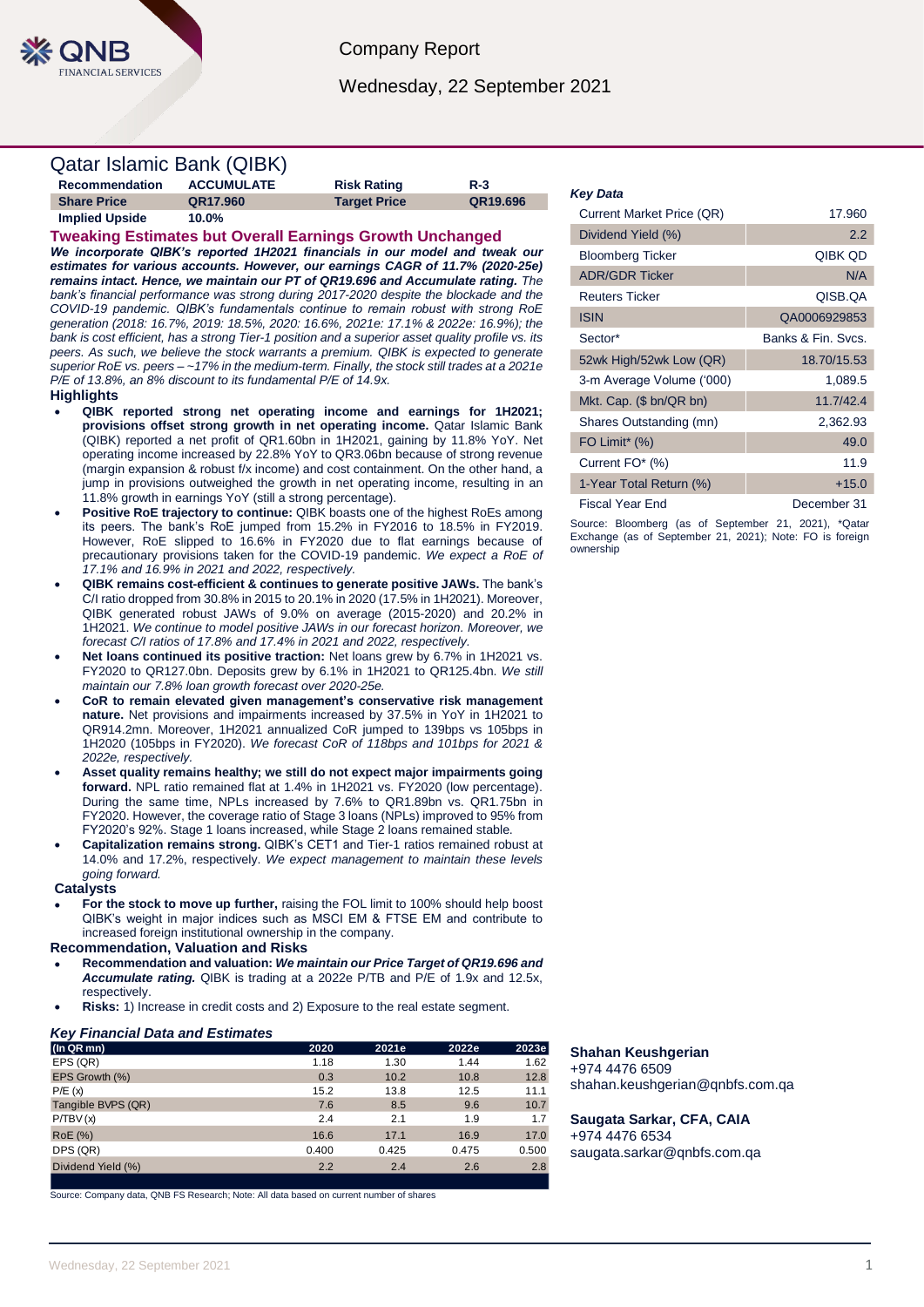## **Detailed Financial Statements**

| (In QR mn)                                 | 2018         | 2019     | 2020     | 2021e    | 2022e    | 2023e    |
|--------------------------------------------|--------------|----------|----------|----------|----------|----------|
| Net Interest Income                        | 3,542        | 3,859    | 4,350    | 4,830    | 5,214    | 5,675    |
| <b>Fees &amp; Commissions</b>              | 576          | 693      | 661      | 738      | 790      | 787      |
| <b>FX</b> Income                           | 259          | 59       | 76       | 174      | 197      | 164      |
| Other Income                               | 142          | 219      | 353      | 261      | 242      | 253      |
| <b>Non-Interest Income</b>                 | 978          | 971      | 1,090    | 1,173    | 1,228    | 1,204    |
| <b>Total Revenue</b>                       | 4,519        | 4,830    | 5,439    | 6,003    | 6,443    | 6,878    |
| <b>Operating Expenses</b>                  | (1, 161)     | (1,101)  | (1,092)  | (1,067)  | (1, 119) | (1, 156) |
| <b>Net Operating Income</b>                | 3,358        | 3,729    | 4,348    | 4,937    | 5,324    | 5,722    |
| Net Provisions & Impairments               | (720)        | (733)    | (1,316)  | (1,550)  | (1,580)  | (1,526)  |
| Net Profit Before Taxes & Non-Recurring It | 2,638        | 2,996    | 3,032    | 3,386    | 3,744    | 4,197    |
| Tax                                        | 2            | (11)     | (7)      | (8)      | (11)     | (13)     |
| <b>Net Profit Before Minority Interest</b> | 2,641        | 2,985    | 3,024    | 3,378    | 3,732    | 4,184    |
| Minority Interest                          | 115          | 71       | 41       | (20)     | (34)     | (38)     |
| Non-Recurring/Unusual Gains/(Losses)       | $\mathbf{0}$ | $\Omega$ | $\Omega$ | $\Omega$ | $\Omega$ | $\Omega$ |
| <b>Net Profit (Headline)</b>               | 2,755        | 3,055    | 3,065    | 3,358    | 3,699    | 4,146    |
| Interest On Tier-1 Sukuk                   | (205)        | (205)    | (205)    | (205)    | (205)    | (205)    |
| Social & Sports Contribution Fund          | (69)         | (76)     | (77)     | (84)     | (92)     | (104)    |
| Net Profit (Attributable)                  | 2,481        | 2,774    | 2,783    | 3,069    | 3,401    | 3,838    |

Source: Company data, QNB FS Research

| (In QR mn)                                          | 2018           | 2019     | 2020     | 2021e    | 2022e    | 2023e    |
|-----------------------------------------------------|----------------|----------|----------|----------|----------|----------|
| <b>Assets</b>                                       |                |          |          |          |          |          |
| Cash & Balances with Central Bank                   | 7,299          | 7,185    | 8,357    | 8,196    | 8,103    | 8,646    |
| Interbank Loans                                     | 6,424          | 3,552    | 6,913    | 5,192    | 6,418    | 4,606    |
| Net Investments                                     | 31,474         | 33,490   | 33,248   | 34,486   | 37,559   | 40,270   |
| Net Loans                                           | 102,210        | 113,754  | 119,072  | 129,791  | 142,626  | 153,532  |
| <b>Investment In Associates</b>                     | 568            | 545      | 1,134    | 1,135    | 1,137    | 1,142    |
| Other Assets                                        | 3,161          | 1,966    | 1,937    | 1,769    | 1,963    | 1,818    |
| Net PP&E                                            | 479            | 452      | 462      | 472      | 431      | 472      |
| Investment In Real Estate                           | 1,231          | 2,175    | 2,863    | 2,857    | 2,879    | 2,901    |
| Assets of a Subsidiary Held for Sale                | $\overline{0}$ | $\Omega$ | $\Omega$ | $\Omega$ | $\Omega$ | $\Omega$ |
| Goodwill & Intangible Assets                        | 386            | 400      | 370      | 324      | 218      | 218      |
| <b>Total Assets</b>                                 | 153,232        | 163,519  | 174,356  | 184,220  | 201,333  | 213,604  |
| <b>Liabilities</b>                                  |                |          |          |          |          |          |
| <b>Interbank Deposits</b>                           | 17,234         | 14,355   | 13,828   | 11,632   | 8,849    | 6,138    |
| <b>Customer Deposits</b>                            | 100,598        | 111,621  | 118,144  | 128,068  | 142,156  | 151,680  |
| Sukuk Financing                                     | 9,189          | 10,934   | 14,059   | 14,059   | 16,730   | 20,410   |
| <b>Other Liabilities</b>                            | 5,472          | 4,450    | 5,120    | 5,123    | 5,828    | 4,854    |
| <b>Tier-1 Sukuk</b>                                 | 4,000          | 4,000    | 4,000    | 4,000    | 4,000    | 4,000    |
| <b>Total Liabilities</b>                            | 136,493        | 145,360  | 155,150  | 162,881  | 177,563  | 187,082  |
| <b>Minority Interest</b>                            | 1,319          | 1,026    | 903      | 923      | 956      | 994      |
| Total Shareholders' Equity                          | 15,420         | 17,133   | 18,304   | 20,416   | 22,813   | 25,528   |
| <b>Total Liabilities &amp; Shareholders' Equity</b> | 153,232        | 163,519  | 174,356  | 184,220  | 201,333  | 213,604  |

Source: Company data, QNB FS Research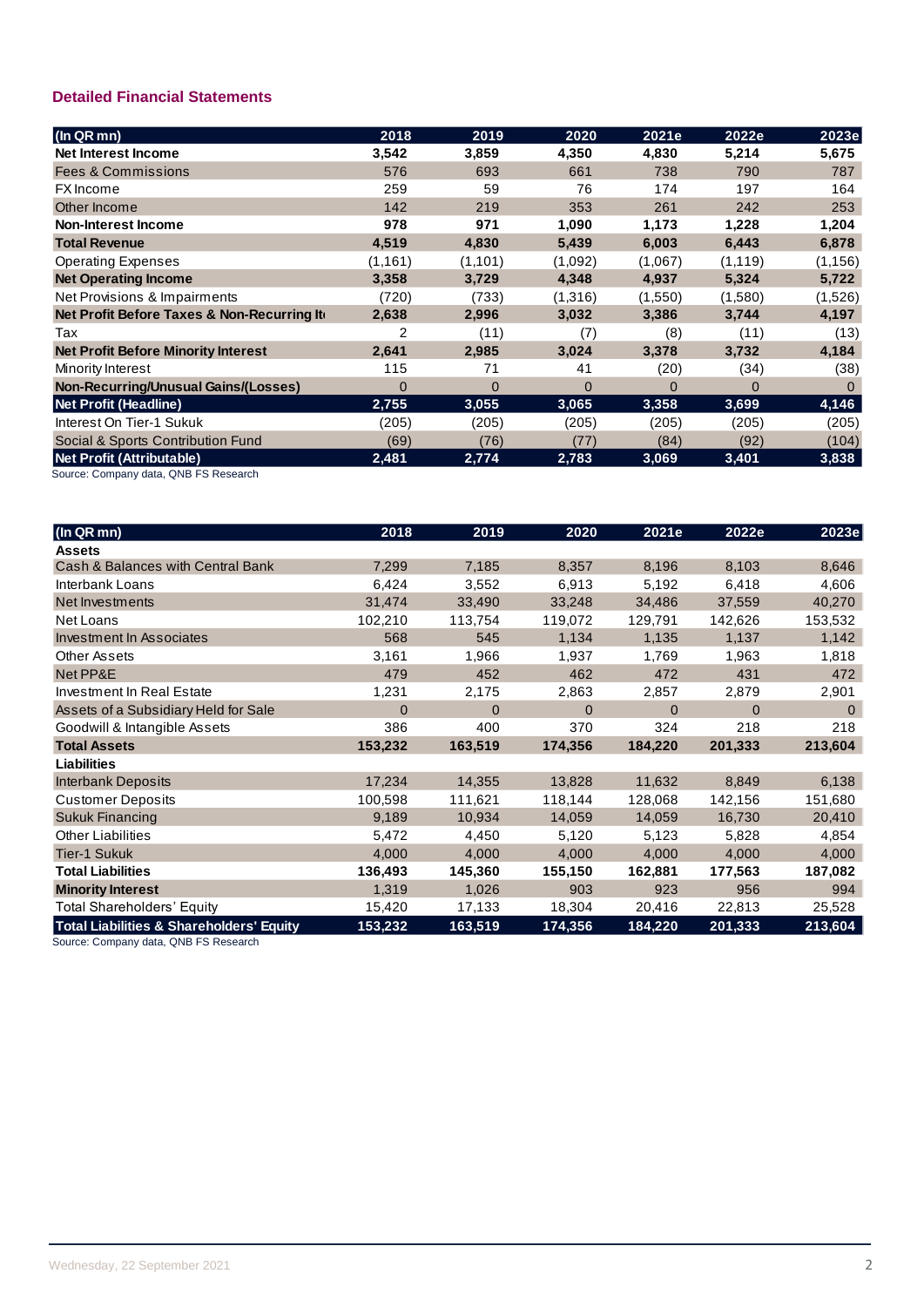| <b>Key Indicators/KPIs</b>             | 2018   | 2019   | 2020   | 2021e  | 2022e | 2023e  |
|----------------------------------------|--------|--------|--------|--------|-------|--------|
| Profitability (%)                      |        |        |        |        |       |        |
| <b>RoE</b>                             | 16.7   | 18.5   | 16.6   | 17.1   | 16.9  | 17.0   |
| RoAA                                   | 1.6    | 1.8    | 1.6    | 1.7    | 1.8   | 1.8    |
| <b>RoRWA</b>                           | 2.3    | 2.6    | 2.4    | 2.4    | 2.5   | 2.6    |
| NIM (% of IEAs)                        | 2.60   | 2.71   | 2.87   | 3.01   | 2.99  | 3.01   |
| NIM (% of RWAs)                        | 3.27   | 3.56   | 3.75   | 3.79   | 3.76  | 3.77   |
| NIM (% of AAs)                         | 2.33   | 2.44   | 2.57   | 2.69   | 2.70  | 2.74   |
| Spread                                 | 2.19   | 2.26   | 2.52   | 2.72   | 2.66  | 2.66   |
| Efficiency (%)                         |        |        |        |        |       |        |
| Cost-to-Income (Headline)              | 25.7   | 22.8   | 20.1   | 17.8   | 17.4  | 16.8   |
| Cost-to-Income (Core)                  | 26.2   | 23.6   | 21.2   | 18.4   | 17.9  | 17.3   |
| Liquidity (%)                          |        |        |        |        |       |        |
| LDR                                    | 101.6  | 101.9  | 100.8  | 101.3  | 100.3 | 101.2  |
| Loans/Assets                           | 66.7   | 69.6   | 68.3   | 70.5   | 70.8  | 71.9   |
| Cash & Interbank Loans-to-Total Assets | 9.0    | 6.6    | 8.8    | 7.3    | 7.2   | 6.2    |
| Deposits to Assets                     | 65.7   | 68.3   | 67.8   | 69.5   | 70.6  | 71.0   |
| Wholesale Funding to Loans             | 25.9   | 22.2   | 23.4   | 19.8   | 17.9  | 17.3   |
| <b>IEAs to IBLs</b>                    | 123.1  | 121.1  | 120.9  | 122.0  | 123.5 | 123.5  |
| <b>Asset Quality (%)</b>               |        |        |        |        |       |        |
| <b>NPL Ratio</b>                       | 1.2    | 1.3    | 1.4    | 1.5    | 1.5   | 1.6    |
| NPL to Shareholder's Equity            | 8.2    | 8.8    | 9.6    | 9.7    | 9.9   | 9.9    |
| <b>NPL to Tier 1 Capital</b>           | 6.7    | 7.5    | 7.9    | 8.6    | 9.3   | 9.7    |
| Coverage Ratio                         | 173.9  | 182.5  | 226.8  | 253.9  | 282.9 | 305.8  |
| ALL/Average Loans                      | 1.9    | 2.3    | 3.1    | 3.6    | 4.2   | 4.7    |
| Cost of Risk                           | 48     | 56     | 105    | 118    | 101   | 91     |
| Capitalization (%)                     |        |        |        |        |       |        |
| Tier 1 Ratio                           | 17.8   | 18.3   | 18.2   | 17.3   | 17.0  | 16.6   |
| <b>CAR</b>                             | 18.8   | 19.5   | 19.4   | 18.5   | 18.2  | 17.9   |
| Tier 1 Capital to Assets               | 12.3   | 12.4   | 12.7   | 12.5   | 12.1  | 12.2   |
| Tier 1 Capital to Loans                | 18.5   | 17.8   | 18.6   | 17.8   | 17.1  | 17.0   |
| Tier 1 Capital to Deposits             | 18.8   | 18.1   | 18.7   | 18.0   | 17.2  | 17.2   |
| Leverage (x)                           | 9.9    | 9.5    | 9.5    | 9.0    | 8.8   | 8.4    |
| Growth (%)                             |        |        |        |        |       |        |
| Net Interest Income                    | 4.2    | 9.0    | 12.7   | 11.1   | 8.0   | 8.8    |
| Non-Interest Income                    | 28.2   | $-0.7$ | 12.3   | 7.7    | 4.7   | $-2.0$ |
| <b>Total Revenue</b>                   | 8.6    | 6.9    | 12.6   | 10.4   | 7.3   | 6.8    |
| <b>OPEX</b>                            | 5.0    | $-5.2$ | $-0.9$ | $-2.3$ | 4.9   | 3.3    |
| <b>Net Operating Income</b>            | 9.9    | 11.1   | 16.6   | 13.5   | 7.8   | 7.5    |
| Net Income (Attributable)              | 15.9   | 11.8   | 0.3    | 10.2   | 10.8  | 12.8   |
| Loans                                  | $-0.4$ | 11.3   | 4.7    | 9.0    | 9.9   | 7.6    |
| Deposits                               | $-1.2$ | 11.0   | 5.8    | 8.4    | 11.0  | 6.7    |
| <b>Assets</b>                          | 1.9    | 6.7    | 6.6    | 5.7    | 9.3   | 6.1    |
| <b>RWAs</b>                            | $-3.3$ | 3.8    | 10.1   | 9.9    | 7.8   | 8.9    |

Source: Company data, QNB FS Research